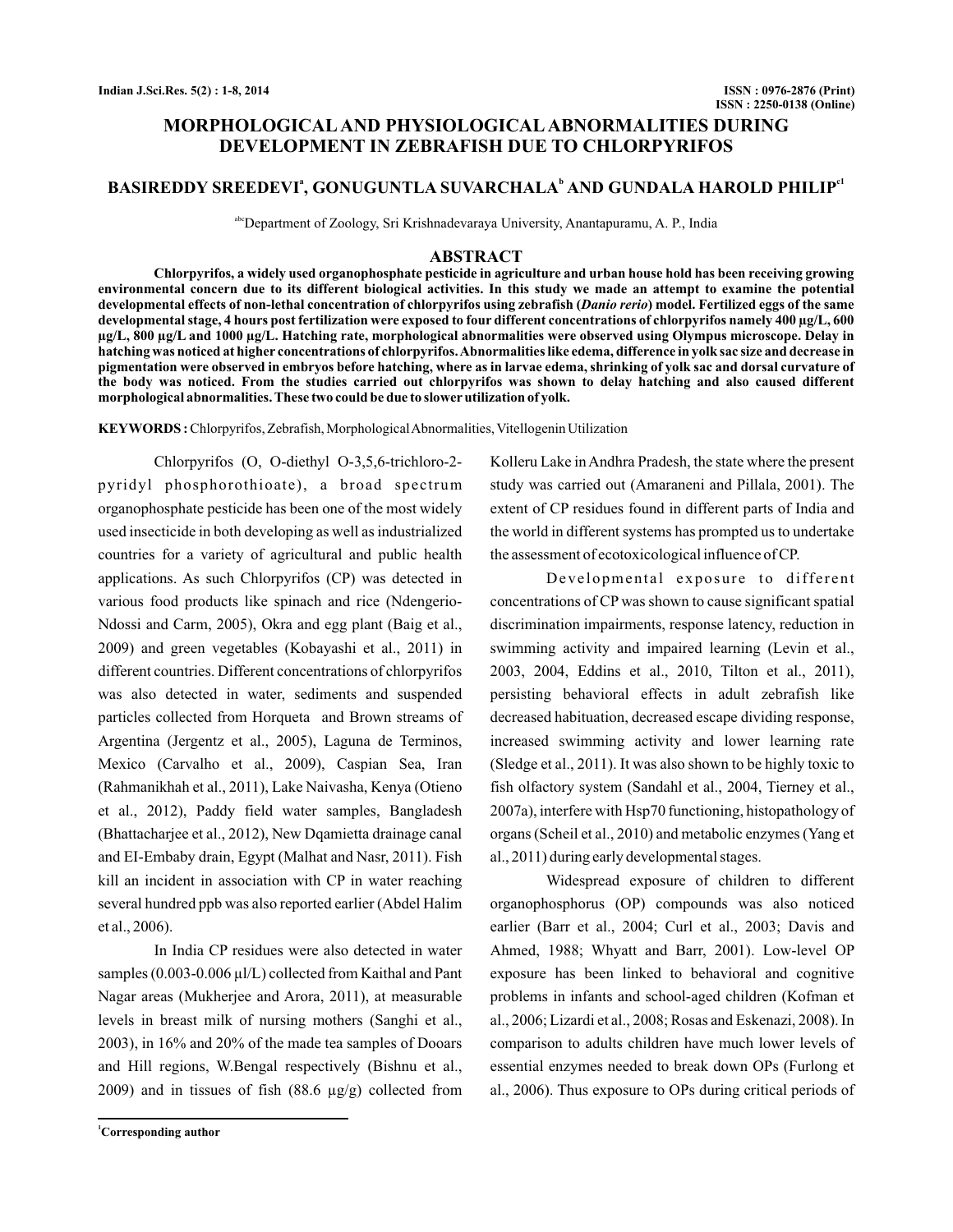development can have severe long term neurobehavioral. In rats also it was reported to be involved in multiple mechanisms causing genotoxicity, hepatic dysfunction etc., (Poet et al., 2003; Mehta et al., 2008).

Zebrafish (*Danio rerio*) was used as a model in our study for investigation of toxicity induced by CP exposure at the early stages of embryonic development. The zebrafish embryo has emerged as an important model of vertebrate development as the embryos are optically transparent during early life stages, has clear chorion developed externally, which eliminates maternal toxicity as a confounding factor. Also this fish has high fecundity and its organogenesis occurs rapidly (Mc Grath and Li, 2008). As such it has found utility in screening of different toxic chemicals that inhibit or interfere with developmental processes (Hill et al., 2005; Scholz, 2008). Current study was conducted to determine whether there are any effects on hatching time, morphology and utilization of yolk for the process of development after early developmental exposure of 4 hours post fertilization (hpf) embryos to CP.

### **MATERIALSANDMETHODS**

#### **Maintenance of Parental Fish**

Wild type adult Zebrafish (Danio rerio) used in this study was bred in our aquarium facility for two generations. These were kept in aquaria filled with filtered tap water with the oxygen saturation of more than 80% and  $pH$  at  $7.0 \pm 0.3$ . The water temperature was maintained at 26  $\pm$  1°C at a 14h-10h light/dark cycle. Fish were fed with freshly hatched live brine shrimp (Artemia nauplii) once a day, supplemented with vitamin rich dried flake food once a day. The aquarium water was aerated continuously with stone diffusers connected to mechanical air compressor. Renewal of water was done daily by siphoning out 80% of water and refilling with fresh water and the aquaria screens were also cleaned daily.

#### **Zebrafish Egg Collection**

Eggs were collected from breeding stock of healthy, unexposed mature male and female zebrafish which were above the age of six months. The spawning glass trays covered with a fine nylon net with an appropriate mesh size for eggs to fall through were placed in the aquaria on the evening before the collection of eggs was required.

Plant imitations made of plastic serving as spawning substrate were fastened to the nylon mesh. The fish were left undisturbed over night. Eggs were spawned synchronously at dawn of the next morning. After the lights were turned on the next morning embryos were generated by natural mating and then collected within 30 minutes after spawning. Fertilized eggs were collected from the spawning trays and they were rinsed several times with filtered tap water and their quality was checked under the microscope to select the healthy fertilized eggs for the experiment. Unfertilized eggs were identified by their milky white color and discarded. The dead appear white because of the coagulation and precipitation of proteins.

# **Chlorpyrifos: Procurement and Preparation of Stock Solution**

Technical grade Chlorpyrifos (O, O-diethyl O-3, 5, 6-trichloro-2-pyridyl phosphorothioate - 99% pure) was obtained from M/S Supelco, (Cat. No: PS - 418) USA. Stock solution was prepared by dissolving 50 mg chlorpyrifos in 5ml acetone. This is stored at 4°C and from this daily requirements are taken.

#### **Experimental Design**

Fertilized eggs at the same developmental stage 4 hpf were collected and exposure experiments were carried out by placing 100 eggs in 500 ml of filtered tap water in glass chambers.  $400 \mu g/L$ ,  $600 \mu g/L$ ,  $800 \mu g/L$  and  $1000$ μg/L concentration of chlorpyrifos was added and stirred for uniform distribution of the toxicant. Controls were maintained with only acetone added to water. All exposure experiments were carried out in triplicate. The toxicant was added everyday to maintain exact concentration. Embryos and larvae were observed after 24 hpf, 48 hpf, 72 hpf and 96 hpf of exposure under a stereomicroscope (Magnus MLX) for mortality, hatching and morphological/ developmental abnormalities. The magnification used for observation was 10X and 4X for eggs and larvae respectively. Thirty eggs from the above experiment were frozen in liquid nitrogen after 24 hpf and 48 hpf to study the Vitellogenin cleavage pattern during development.

## **RESULTS**

#### **Mortality and Hatching**

Mortality/Survival was observed after exposing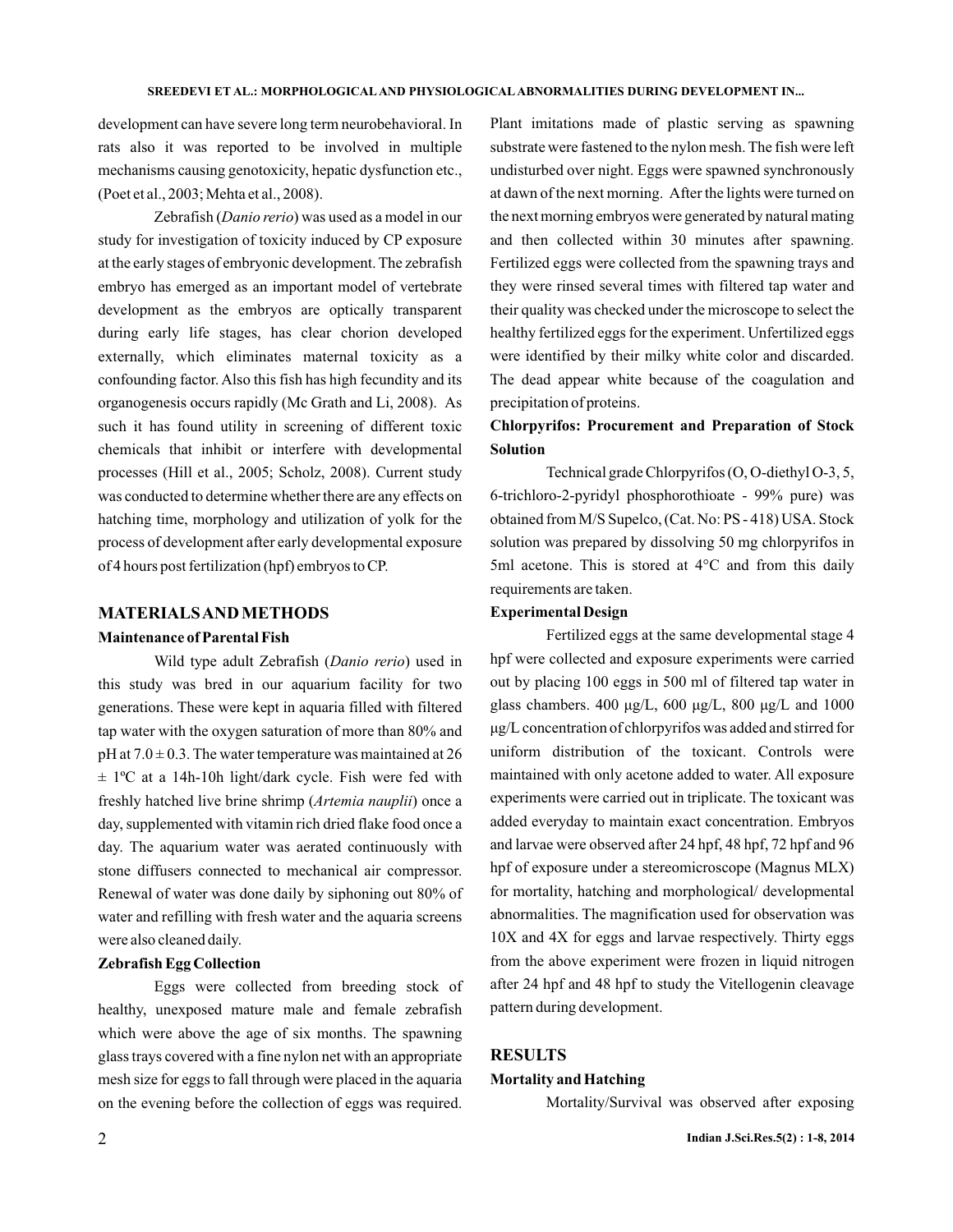the fertilized eggs to different concentrations of CP upto 96 hpf (Figure 1). This was done by counting live/dead eggs/larvae in each of the exposure chambers. CP caused a dose related increase in mortality with significant death of embryos at a chemical threshold of 800  $\mu$ g/L and 1000  $\mu$ g/L and time threshold of 72 hpf and 96 hpf. No mortality was observed at 24 hpf stage in the control as well as in all the exposed groups. At 48 hpf stage there was no mortality in the control group and in 400  $\mu$ g/L and 600  $\mu$ g/L exposure groups (Figure 1). But there was 4% and 8% mortality in 800  $\mu$ g/L and 1000  $\mu$ g/L exposure groups respectively. 2%, 9%, 20% and 25% mortality was observed in the embryos exposed to 400  $\mu$ g/L, 600  $\mu$ g/L, 800  $\mu$ g/L and 1000  $\mu$ g/L



**Figure 1. Graph Indicates Mortality at Different Time Periods After Exposing Fertilized Eggs to Different Concentrations of Chlorpyrifos.**





after 72 hpf of exposure but there was no mortality in their controls.

With regard to hatching at 48 hpf, 26% of embryos came out of their chorions in controls and 400  $\mu$ g/L exposure groups, with 27% in 600  $\mu$ g/L and 22% 800  $\mu$ g/L and 1000 µg/L groups (Figure 2). After 72 hpf hatching percentage was 100% in controls and 400 µg/L groups with 90%, 82% and 80% in 600 µg/L, 800 µg/L and 1000 µg/L groups (Figure 2). All the fertilized eggs of control group hatched after 96 hpf exhibiting 2% mortality. All fertilized eggs completely hatched in 400 µg/L and 600 µg/L exposure groups after 96 hpf with mortality of 10% and 18% respectively. Whereas percentage of hatching in 800 µg/L and 1000 µg/L exposure groups was 90% and 86% with mortality 38% and 58% respectively.

## **Developmental abnormalities**

Morphological abnormalities like yolk sac edema and less embryonic movements was noticed from 24 hpf onwards at higher concentration of CP i.e. 800 μg/L and 1000 μg/L (Figure 3-24 hpf D and E). At 48 hpf embryos exposed to all four concentrations of CP exhibited difference in body pigmentation and yolk sac edema was Figure 3



**Figure 3. Developing Embryos of Zebrafish After 24 hpf, 48 hpf, 72 hpf and 96 hpf of Exposure to Different Concentrations of Chlorpyrifos (cp).**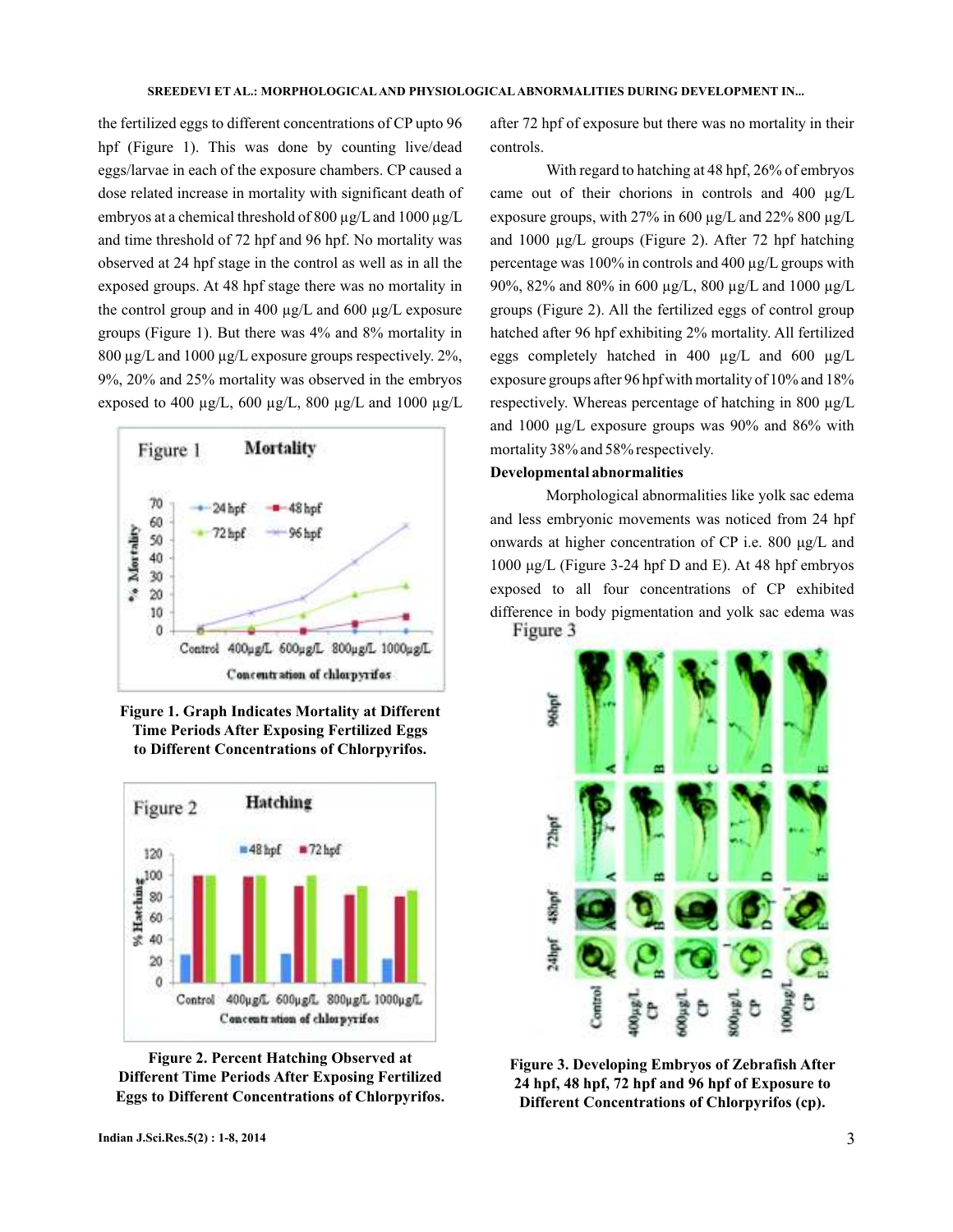observed at 800 μg/L and 1000 μg/L CP (Figure 3-48 hpf D and E). Body pigmentation decreased with increased concentration of CP.

Abnormalities in hatched larvae at 7 2 hpf include concentrations namely 600  $\mu$ g/L, 800  $\mu$ g/L and 1000  $\mu$ g/L. In these groups dorsal curvature of the body was also noticed. Pericardial edema started to increase with increase in concentration of CP in 72 hpf and 96 hpf groups (Figure 3-72 hpf D and E, 3-96 hpf D and E). In e xperimental groups elongated pectoral fin buds and edema in 400 μg/L treated group. Yolk sac started to shrink making the pericardial cavity more conspicuous and severe edema all around the body accompanied with growth retardation at other three at all stages decreased eye and body pigmentation and reduction in heart beats was noticed (Figure 3). With regarding to touch response, the larvae responded in 600 μg/L treated group normally but did not swim as long as the controls.Whereas the larvae elicited very little movement at concentrations of 800 μg/L and 1000 μg/LCP.

## **DISCUSSION**

From the results of the present investigation, we provide information which demonstrate that CP in vivo interfered with normal development and functioning of zebrafish. Observation of mortality has shown a dose dependent increase. Different degrees of mortality of Zebrafish embryos was reported earlier when exposed to azacel (Ahmad and Ansari, 2011), colloidal silver and gold nanoparticles (Ilan et al., 2009), perfluorooctanesulfonate (Shi et al., 2008), Hexabromocyclododecane (Deng et al., 2009) and Arsenic (Li et al., 2009). The differences in susceptibility can be ascribed to the difference in the ontogenetic stage of the eggs and permeability of different chemicals through chorion.

Hatching, which is a critical period of embryogenesis, has been critically used as endpoint in fish early life stage test. Basically it classified into two types mechanical and enzymatic hatching. During normal hatching process, the chorion is digested by the hatching enzyme, chorionase secreted from the hatching gland cells of the embryo which in turn accumulated in the perivitelline space, reaches the chorion and induces its breakdown releasing the free-living larva. Delay in hatching especially at higher concentration of CP was clearly noticed indicating that CP could be inhibiting the release of chorionase/osmotic disturbances interfering with hatching enzyme activity. It was shown by Fan and Shi (2002) that the structure and function of the protease might be destroyed by toxicants and might block pore canals of the chorions, resulting in the shortage of oxygen supply to the development of embryos. Another reason for delay or failure to hatch may be due to developmental abnormalities observed in the present study (Figure 3), which may limit the developing embryos to mechanically break the outer chorion. Delay/Inhibition of hatching of zebrafish embryos was reported earlier due to SWCNTs (Cheng et al., 2007), perfluorooctanesulfonate (Shi et al., 2008), celastrol (Wang et al., 2010), chitosan nanoparticals (Hu et al., 2011), difenoconazole (Mu et al., 2013), nanomaterials (nC60), emodin (He et al., 2012), celastrol (Wang et al., 2010b), βbe a strategy employed to prolong the residence of the embryo within the egg in response to adverse environmental conditions. diketone antibiotics (Wang et al., 2013), genistein (Kim et al., 2009), metals like copper, lead, mercury and nickel (Dave and Xiu, 1991). And this delay in hatching could also

Exposure of fertilized eggs/embryos to CP resulted in dose dependent malformations during development. Development is a critically sensitive period where changes in environmental conditions can alter the normal programme of embryogenesis (Gilbert, 2001). Fish embryogenesis is sensitive to environmental factors including temperature, pH, nutrient levels, or chemicals such as pesticides. In our study also zebrafish embryogenesis was found to be sensitive to CP and in this the most affected part by CP was yolk sac, pericardium. Edema of yolk sac was noticed from 24 hpf (Figure 3-24 hpf D and E) and this yolk sac started to shrink after hatching making the pericardial cavity more conspicuous (Figure 3- 72 hpf A). In fish eggs, the endogenous lipid reserves, mainly phospholipids and triglycerols are in the form of globules (Wiegand, 1996). Alteration of lipid synthesis and metabolism may cause yolk sac effect. Abnormalities relating to yolk in zebrafish like yolk sac edema, delayed yolk sac absorption, yolk syncytium, pericardial edema and embryonic malobsorption syndrome were observed in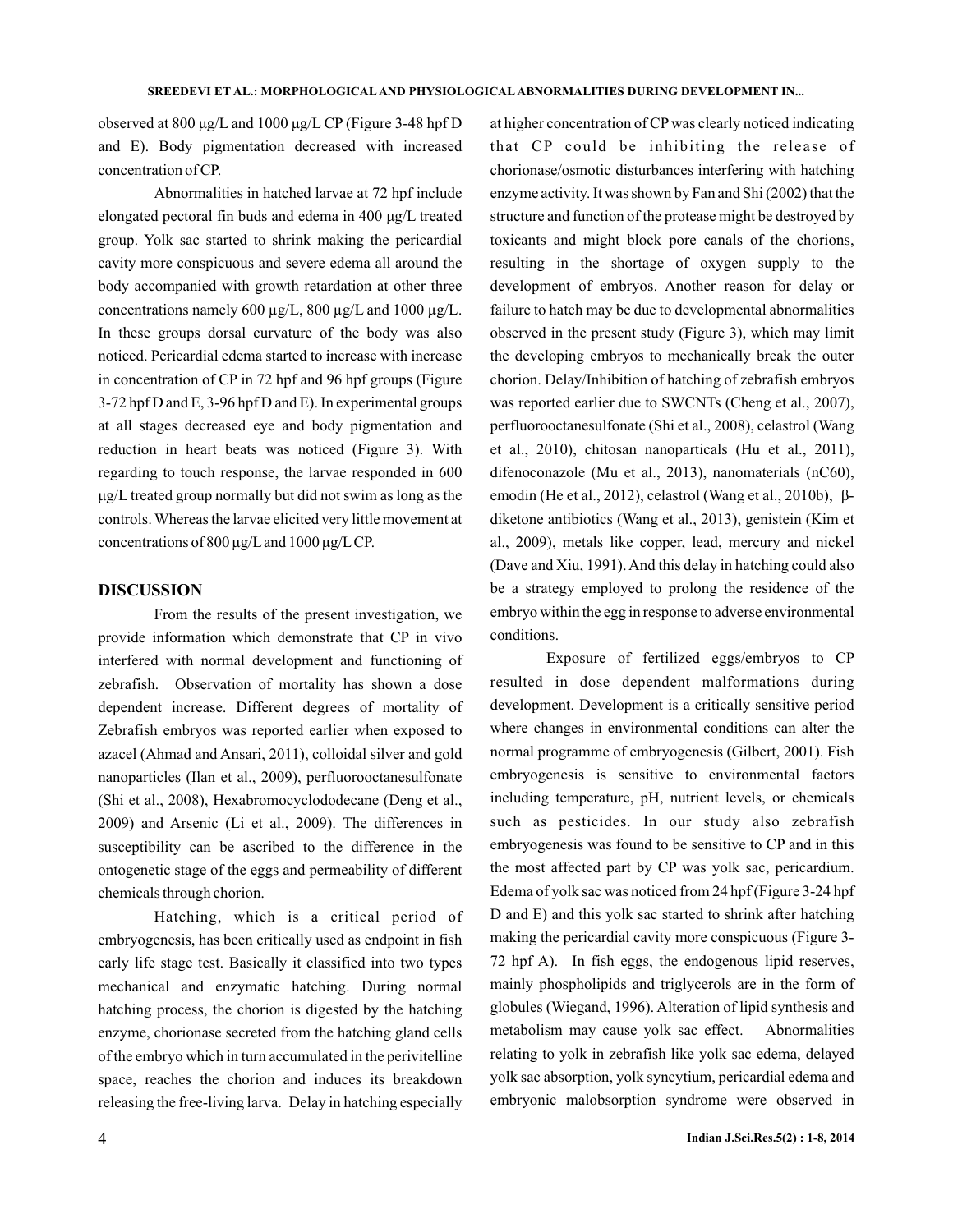zebrafish exposed to variety of compounds namely bifenthrin (Jin et. al., 2009), chitosan nanoparticals (Hu et al., 2011), difenoconazole (Mu et al., 2013), emodin (He et al., 2012), celastrol (Wang et al., 2010b), genistein (Kim et al., 2009), soxitocin (Lefebvre et al., 2004), cadmium and methyl mercury (Cheng et al., 2000; Yang, 2010).

The most notable malformation after hatching was dorsal curvature of the body with bending of the notochord, which is more pronounced at higher concentration of CP. The notochord is an axial structure common to the chordata phylum. In lower chordates and in larval stages of lower vertebrates it plays an important role as a structural element required for locomotion and coordinated movement. The notochord is also required for proper difference of adjoining tissues like nueroectoderm, muscle and vertebral elements in all vertebrates. Therefore, the primary axial structure upon which many other tissues depend for their proper formation and differentiation. It was shown by (Behra et al. 2002), that AChE place important role in the arrangement and maintenance of muscle cell integrity in older embryos and larvae. It is also known that AChE is required for neural and muscular developmental in zebrafish. Hence the abnormalities observed in the present study relating to dorsal curvature of the body along with bending of notochord may be due to inhibition of AChE, which was reported by same OP compound used in the present study i.e. CP. Literature shows example of notochord malformations in zebrafish, following early life stage exposure to varies toxic compounds such as dithiocarbamate (Haendel et al., 2004), perfluorooctanesulfonate (Shi et al., 2008), chitosan nanoparticles (Hu et al., 2011), trichlorfon (Coelho et al., 2011).

Kienle et al. (2009) used CP concentration of 0.25 & 0.5 mg and have shown unnatural bending of spine. It another concentration of 1µM CP Richendrfer et al. (2012) have shown curling of tails at much higher concentration of 1mg/L skeletal deformities were also reported (selderslaghs, 2010). Other OP compounds which were responsible for different abnormalities were dichlorvos (Sisman, 2010), malathion (Chemotti et al., 2006), trichlorfon (Coelho et al., 2011).

## **ACKNOWLEDGEMENTS**

Financial assistance to Ms. G. Suvarchala was provided by Department of Science and technology, New Delhi through Inspire Fellowship.

## **REFERENCES**

- Abdel-Halim K.Y., Salama A.K., El-khateeb E.N. and Bakry N.M., 2006. Organophosphorus pollutants (OPP) in aquatic environment at Damietta Governorate, Egypt: implications for monitoring and biomarker responses. Chemosphere., 63: 1491-1498.
- Ahmad M.K. andAnsari B.A., 2011. Toxicity of neem based pesticide Azacel to the Embryo and fingerlings of Zebrafish Danio rerio (Cyprinidae). World. J. Zool., 6(1): 47-51.
- Amaraneni S.R. and Pillala R.R., 2001. Concentrations of Pesticide Residues in Tissues of Fish from Kolleru Lake in India. Environ. Toxicol., 16(6): 550-556.
- Baig S.A., Akhtera N.A., Ashfaq M. and Asi M.R., 2009. Determination of the Organophosphorus pesticide in Vegetables by High-performance Liquid chromatography. American-Eurasian. J. Agric & Environ. Sci., 6: 513-519.
- Barr D. B., Bravo R., Weerasekera G., Caltabiano L. M., Whitehead R. D., Jr Olsson A. O., Caudill S. P., Schober S. E., Pirkle J. L., Sampson E. J., Jackson R. J. and Needham L. L., 2004. Concentrations of dialkyl phosphate metabolites of organophosphorus pesticides in the U.S. population. Environ. Health. Perspect., 112(2): 186-200.
- Behra M., Cousin X., Bertrand C., Vonesch J.L., Biellmann D., Chatonnet A. and Strahle U., 2002. Acetylcholinesterase is required for neuronal and muscular development in the zebrafish embryo. Nat. Neurosci., 5(2): 111-8.
- Bhattacharjee S., Fakhruddin A. N., Chowdhury M. A., Rahman M. A. and Alam M. K., 2012. Monitoring of selected pesticides residue levels in water samples of paddy fields and removal of Cypermethrin and Chlorpyrifos residues from water using Rice Bran. Bull. Environ. Contam. Toxicol., 89(2): 348-353.
- **Indian J.Sci.Res.5(2) : 1-8, 2014** 5 Bishnu A., Chakrabarti K., Chakraborty A. and Saha T.,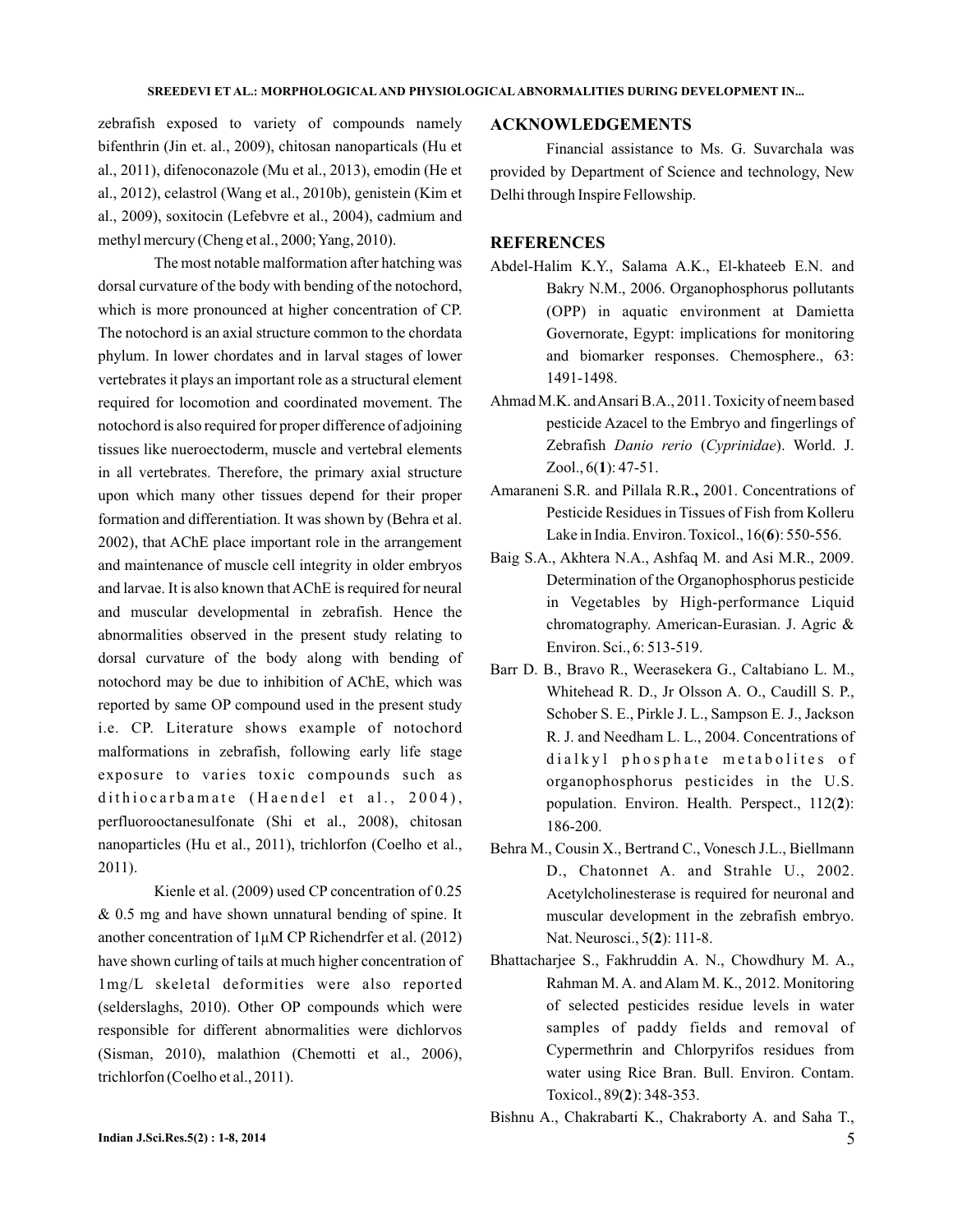#### **SREEDEVI ET AL.: MORPHOLOGICAL AND PHYSIOLOGICAL ABNORMALITIES DURING DEVELOPMENT IN...**

2009. Pesticide residue level in tea ecosystems of Hill and Dooars regions of West Bengal, India. Environ. Monit. Assess., 149(1-4): 457-464.

- Carvalho F. P., Villeneuve J. P., Cattini C., Rendón J. and Mota de Oliveira J., 2009. Pesticide and PCB residues in the aquatic ecosystems of Laguna de Terminos, a protected area of the coast of Campeche, Mexico. Chemosphere., 74(7): 988-995.
- Chemotti D. C., Davis S. N., Cook L.W., Willoughby I. R., Paradise C. J. and Lom B., 2006. The pesticide malathion disrupts Xenopus and zebrafish embryogenesis: an investigative laboratory exercise in developmental toxicology. Bioscience., 32: 4-18.
- Cheng S. H., Wai A.W.K., So C. H. and Wu R.S.S., 2000. Cellular and molecular basis of cadmium-induced deformities in zebrafish embryos. Environ. Toxicol. Chem., 19(12): 3024-3031.
- Cheng J., Flahaut E. and Cheng S.H., 2007. Effect of carbon nanotubes on developing zebrafish (Danio rerio) embryos. Environ. Toxicol. Chem., 26: 708-716.
- Coelho S., Oliveiraa R., Pereira S., Musso C., Domingues I., Bhujel R.C., Soares A.M. and Nogueira A.J., 2011. Assessing lethal and sub-lethal effects of trichlorfon on different trophic levels. Aquat. Toxicol., 103:191-198.
- Curl C.L., Fenske R.A. and Elgethun K., 2003. Organophosphorus pesticide exposure of urban and suburban preschool children with organic and conventional diets. Environ. Health. Perspect., 111(3): 377-382.
- Dave G. and Xiu R., 1991. Toxicity of mercury, copper, nickel, lead and cobalt to embryos and larvae of Zebrafish, Brachydanio rerio. Arch. Environ. Contam. Toxicol., 21(1): 126-134.
- Davis D.L. and Ahmed A.K., 1998. Exposures from indoor spraying of chlorpyrifos pose greater health risks to children than currently estimated. Environ. Health. Perspect., 106(6): 299-301.
- Deng J., Yu L., Liu C., Yu K., Shi X., Yeung L.W., Lam P.K., Wu R.S. and Zhou B., 2009.

Hexabromocyclododecane-induced developmental toxicity and apoptosis in zebrafish embryos. Aquat. Toxicol., 93: 29-36.

- Eddins D., Cerutti D., Williams P., Linney E. and Levin E.D., 2010. Zebrafish provide a sensitive model of persisting neurobehavioral effects of developmental chlorpyrifos exposure: comparison with nicotine and pilocarpine effects and relationship to dopamine deficits. Neurotoxicol. Teratol., 32(1): 99-108.
- Fan T.J. and Shi Z.P., 2002. Advances and prospect in fish hatching enzyme research. Transactions. of Oceanol. Limnol., 1: 48-56.
- Furlong C.E., Holland N., Richter R.J., Bradman A., Ho A. and Eskenazi B., 2006. PON1 status of farm worker mothers and children as a predictor of organophosphate sensitivity. Pharmacogenet. and Genomics., 16(3): 183-190.
- Gilbert S.F., 2001. Ecological developmental biology: developmental biology meets the real world. Dev. Biol., 233(**1**): 1-12.
- Haendel M.A., Tilton F., Bailey G.S. and Tanguay R.L., 2004. Developmental toxicity of the dithiocarbamate pesticide sodium metam in zebrafish. Toxicol. Sci., 81(2): 390-400.
- He Q., Liu K., Wang S., Hou H., Yuan Y. and Wang X., 2012. Toxicity induced by emodin on zebrafish embryos. Drug. Chem. Toxicol., 35(2): 149-154.
- Hill A.J., Teraoka H., Heideman W. and Peterson R.E., 2005. Zebrafish as a model vertebrate for investigating chemical toxicity. Toxicol. Sci., 86(1): 6-19.
- Hu Y.L., Qi W., Han F., Shao J.Z. and Gao J.Q., 2011. Toxicity evaluation of biodegradable chitosan nanoparticles using a zebrafish embryo model. Int. J. Nanomedicine., 6: 3351-3359.
- Ilan-Bar O., Albrecht R.M., Fako V.E. and Furgesonl D.Y., 2009. Toxicity assessments of multisized gold and silver nanoparticles in zebrafish embryos. Small., 5(**16**): 1897-1910.
- Jergentz S., Mugni H., Bonetto C. and Schulz R., 2005. Assessment of insecticide contamination in runoff and stream water of small agricultural streams in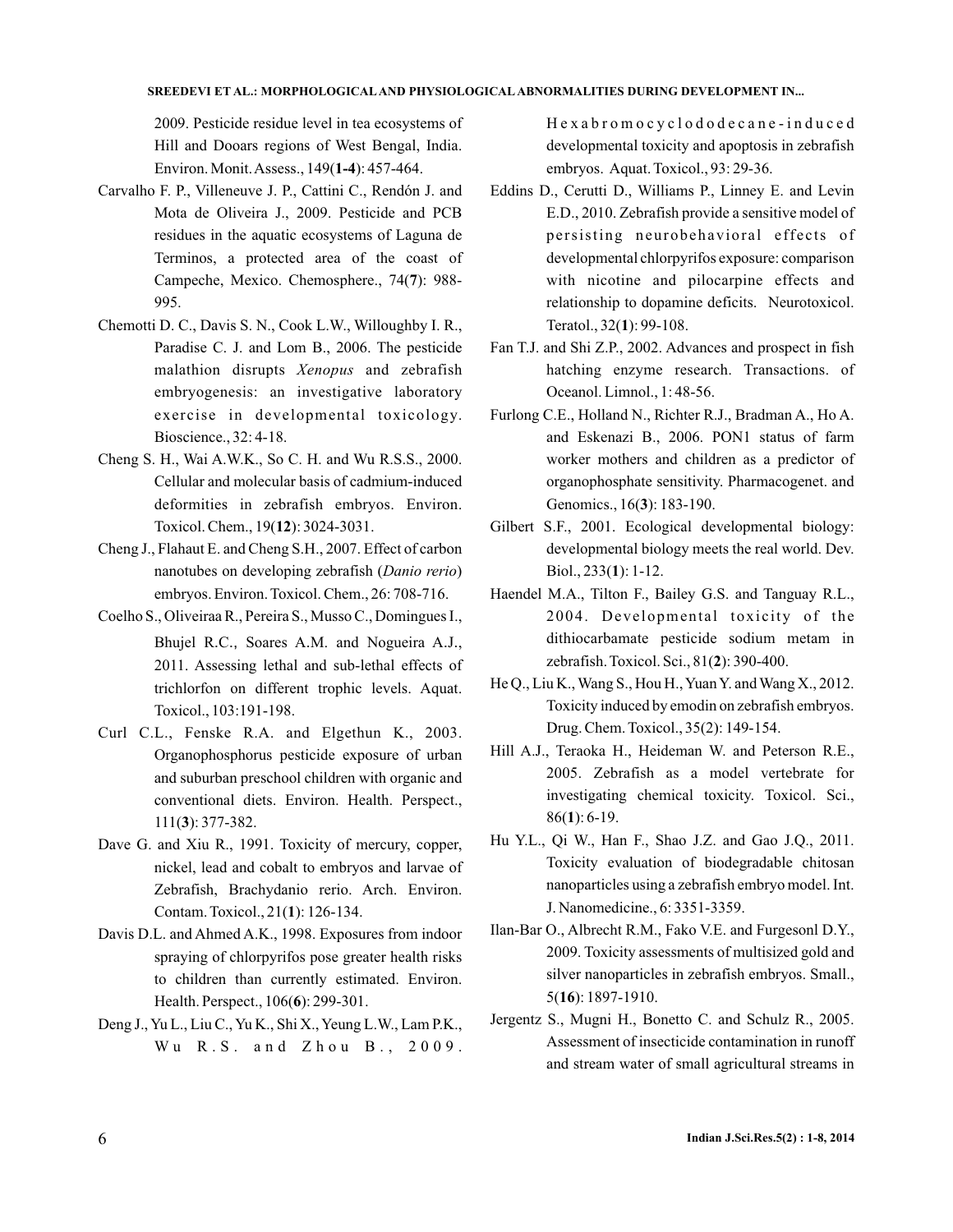### **SREEDEVI ET AL.: MORPHOLOGICAL AND PHYSIOLOGICAL ABNORMALITIES DURING DEVELOPMENT IN...**

the main soybean area of Argentina. Chemosphere., 61(6): 817-826.

- Jin M., Zhang X., Wang L., Huang C., Zhang Y. and Zhao M., 2009. Developmental toxicity of bifenthrin in embryo-larval stages of zebrafish.Aquat. Toxicol., 95(4): 347-354.
- Kienle C., Kohler H.R. and Gerhardt A., 2009. Behavioural and developmental toxicity of Chlorpyrifos and nickel chloride to zebrafish (Danio rerio) embryos and larvae. Ecotoxicol. and Environ. Saf., 72(6): 1740-1747.
- Kim D.J., Seok S.H., Baek M.W., Lee H.Y., Na Y.R., Park S.H., Lee H.K., Dutta N.K., Kawakami K. and Park J.H.; 2009. Developmental toxicity and brain aromatase induction by high genistein concentrations in zebrafish embryos. Toxicol. Mech. Methods., 19(3): 251-256.
- Kobayashi M., Ohtsuka K., Tamura Y., Tomizawa S., Kamijo K., Iwakoshi K., Kageyama Y., Nagayama T. and Takano I., 2011. Survey of pesticide residues in imported frozen vegetables and fruits (1989.4~2008.3). Food. Hyg. Saf. Sci., 52(2): 121- 9.
- Kofman O., BergerA., MassarwaA., FriedmanA. and Jaffar A.A., 2006. Motor inhibition and learning impairments in school-aged children following exposure to organophosphate pesticides in infancy. Pediatr. Res., 60(1): 88-92.
- Lefebvre K.A., Trainer V.L. and Scholz N.L., 2004. Morphological abnormalities and sensorimotor deficits in larval fish exposed to dissolved saxitoxin. Aquat. Toxicol., 66(2): 159-170.
- Levin E.D., Chrysanthis E., Yacisin K. and Linney E., 2003. Chlorpyrifos exposure of developing zebrafish: effects on survival and long-term effects on response latency and spatial discrimination. Neurotoxicol. Teratol., 25(1): 51-57.
- Levin E.D., Swain H.A., Donerly S. and Linney E., 2004. Developmental Chlorpyrifos effects on hatchling zebrafish swimming behavior. Neurotoxicol. Teratol., 26(6): 719-723.
- Li D., Lu C.,Wang J., HuW., Cao Z., Sun D., Xia H. and Ma X., 2009. Developmental mechanisms of arsenite toxicity in zebrafish (Danio rerio) embryos.

Aquat. Toxicol., 91(3): 229-237.

- Lizardi P.S., O'Rourke M.K. and Morris R.J., 2008. The effects of organophosphate pesticide exposure on Hispanic children's cognitive and behavioral functioning. J. Pediatr. Psychol., 33(1): 91-101.
- Malhat F. and Nasr I., 2011. Organophosphorus pesticides residues in fish samples from the river Nile Tributaries in Egypt. Bull Environ Contam Toxicol 87(6): 689-692.
- Mc Grath P. and Li CQ., 2008. Zebrafish: a predictive model for assessing drug-induced toxicity. Drug. Discov. Today. 13(9-10): 394-401.
- Mehta A., Verma R.S. and Srivastava N., 2008. Oxidative DNA damage induced by chlorpyrifos in rat tissues. Environ. Mol. Mutagen., 49: 426-433.
- Mu X., Pang S., Sun X., Gao J., Chen J., Chen X., Li X. and Wang C., 2013. Evalution of acute and developmental effects of difenoconazol via multiple stage zebrafish assays. Environ. Pollut., 175: 147-57.
- Mukherjee I. and Arora S., 2011. Impact analysis of IPM programs in Basmati rice by estimation of pesticide residues. Bull. Environ. Contam. Toxicol. 86(3): 307-313.
- Ndengerio-Ndossi J.P. and Cram G., 2005. Pesticide residues in table-ready foods in Tanzania. Int. J. Environ. Health. Res., 15(2): 143-149.
- Otieno P.O., Schramm K.W., Pfister G., Lalah J.O., Ojwach S.O. and Virani M., 2012. Spatial distribution and temporal trend in concentration of Carbofuran, Diazinon and Chlorpyrifos ethyl residues in sediment and water in Lake Naivasha, Kenya. Bull. Environ. Contam., 88(4): 526-532.
- Poet T.S., Wu H., Kousba A.A. and Timchalk C., 2003. In vitro rat hepatic and intestinal metabolism of the organophosphate pesticides chlorpyrifos and diazinon. Toxicol. Sci., 72(2): 193-200.
- Rahmanikhah Z., Sari A.E., Bahramifar N. and Bousjien Z.S., 2011. Organophosphorus pesticide residues in surface and ground water in the southern coast watershed of Caspian Sea, Iran. Middle-East. J.